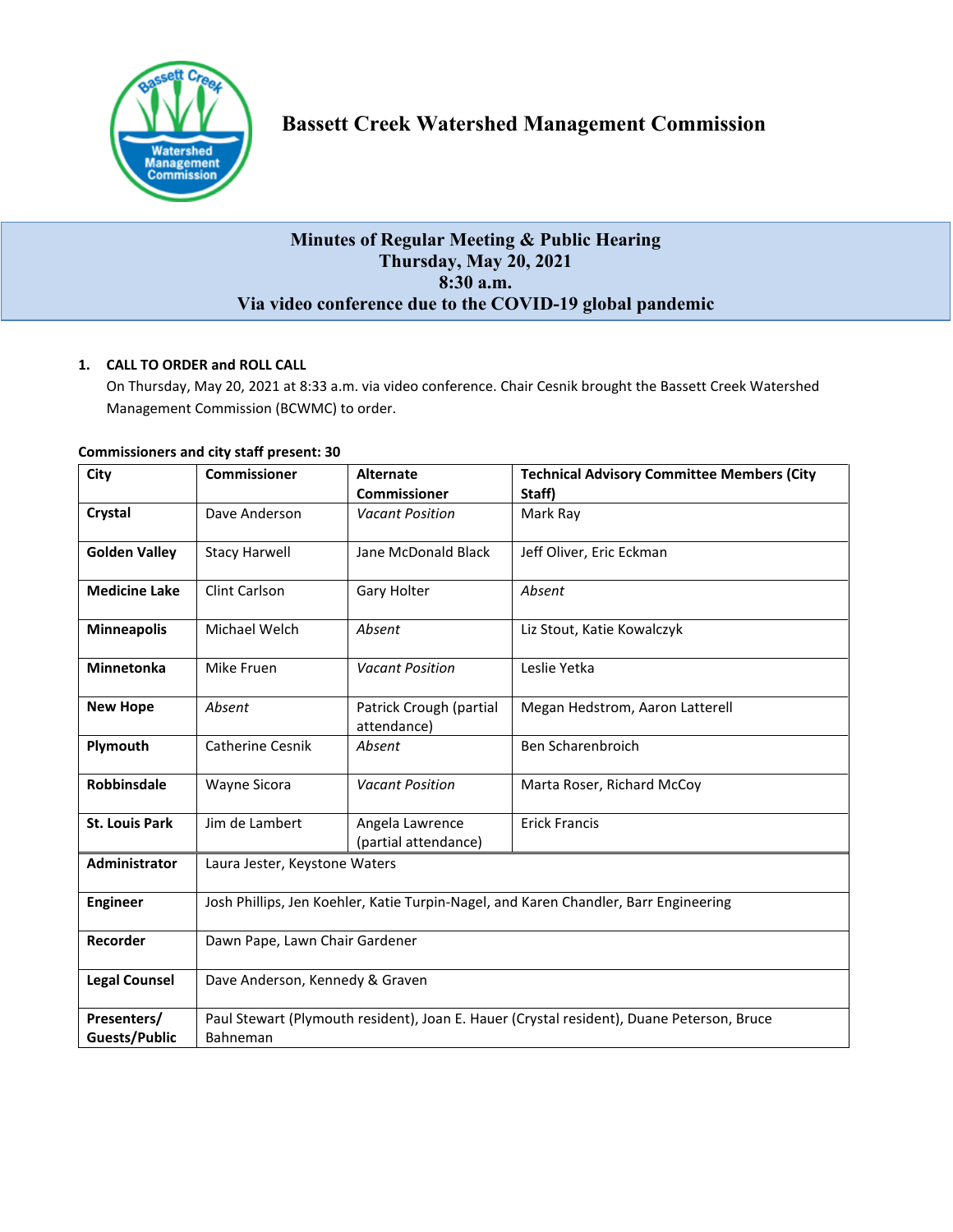# **2. PUBLIC FORUM ON NON-AGENDA ITEMS**

None.

# **3. APPROVAL OF AGENDA**

**MOTION:** Commissioner Welch moved to approve the agenda. Commissioner de Lambert seconded the motion. Upon a roll call vote, the motion carried 8-0, with the city of New Hope absent from the vote.

# **4. CONSENT AGENDA**

The following items were approved as part of the consent agenda:

Approval of Minutes –April 15, 2021 Commission Meeting; Acceptance of May Financial Report; Approval of Payment of Invoices; Approval of 2020 BCWMC Annual Report; Approval of Agreement with Three Rivers Park District for Medicine Lake Cooperation; Approval of Amendment to Agreement with Dawn Pape; Approval of Resolution 21-05 Not to Waive Monetary Limits on Municipal Tort Liability; Approval of Boone Animal Hospital Development Project, Golden Valley

The general and construction account balances reported in the May 2021 Financial Report are as follows:

| <b>Current Assets</b>         | <b>CIP Projects</b> | <b>General Fund</b> | <b>TOTAL</b>   |
|-------------------------------|---------------------|---------------------|----------------|
|                               |                     |                     |                |
| Checking                      | \$384,989.51        | \$183,190.93        | \$568,180.44   |
| <b>4MP Fund Investment</b>    | \$3,501,239.06      | \$0                 | \$3,501,239.06 |
| 4M Fund Investment            | \$1,483,511.82      | \$0                 | \$1,483,511.82 |
| <b>Total Checking/Savings</b> |                     |                     |                |
| 4/30/2021                     | \$5,369,740.39      | \$183,190.93        | \$5,552,931.32 |

Commissioner Carlson remarked that he saw good effort on AIS control in Medicine Lake and that he would like to see even more work and tighter control of the boat launch for the next year and beyond.

**MOTION:** Commissioner Welch moved to approve the consent agenda. Commissioner de Lambert seconded the motion. Upon a roll call vote, the motion carried 8-0, with the city of New Hope absent from the vote.

#### **5. Public Hearing**

#### **A. Receive Comments from Cities and Public on Proposed Minor Plan Amendment**

Chair Cesnik opened the public hearing at 8:39 a.m. Administrator Jester noted that at the March meeting, the Commission approved a 5-year CIP that requires a minor amendment to the watershed management plan to incorporate new projects into the CIP.

Paul Stewart from the City of Plymouth asked questions about the levy process and CIP. He was looking for clarity and understanding of the cost benefits of the projects and more transparency in the cost to taxpayers. Administrator Jester explained the Commission's CIP process, including development of feasibility studies to evaluate cost benefits, and opportunities for public involvement including public hearings. Mr. Stewart thanked the Commission for the clarification.

After Commissioner Harwell suggested he might find the information he's seeking on the website, Mr. Stewart replied that he did review the website, but he wanted more transparency on the tax burden. Chair Cesnik commented that she is interested in a format that would better show the details. Mr. Stewart reiterated that he's concerned about rising taxes and wanted to better understand what he's paying for. Commissioner Welch suggested keeping a list of residents interested in certain projects so they can receive emailed updates.

The hearing was closed at 8:55 a.m.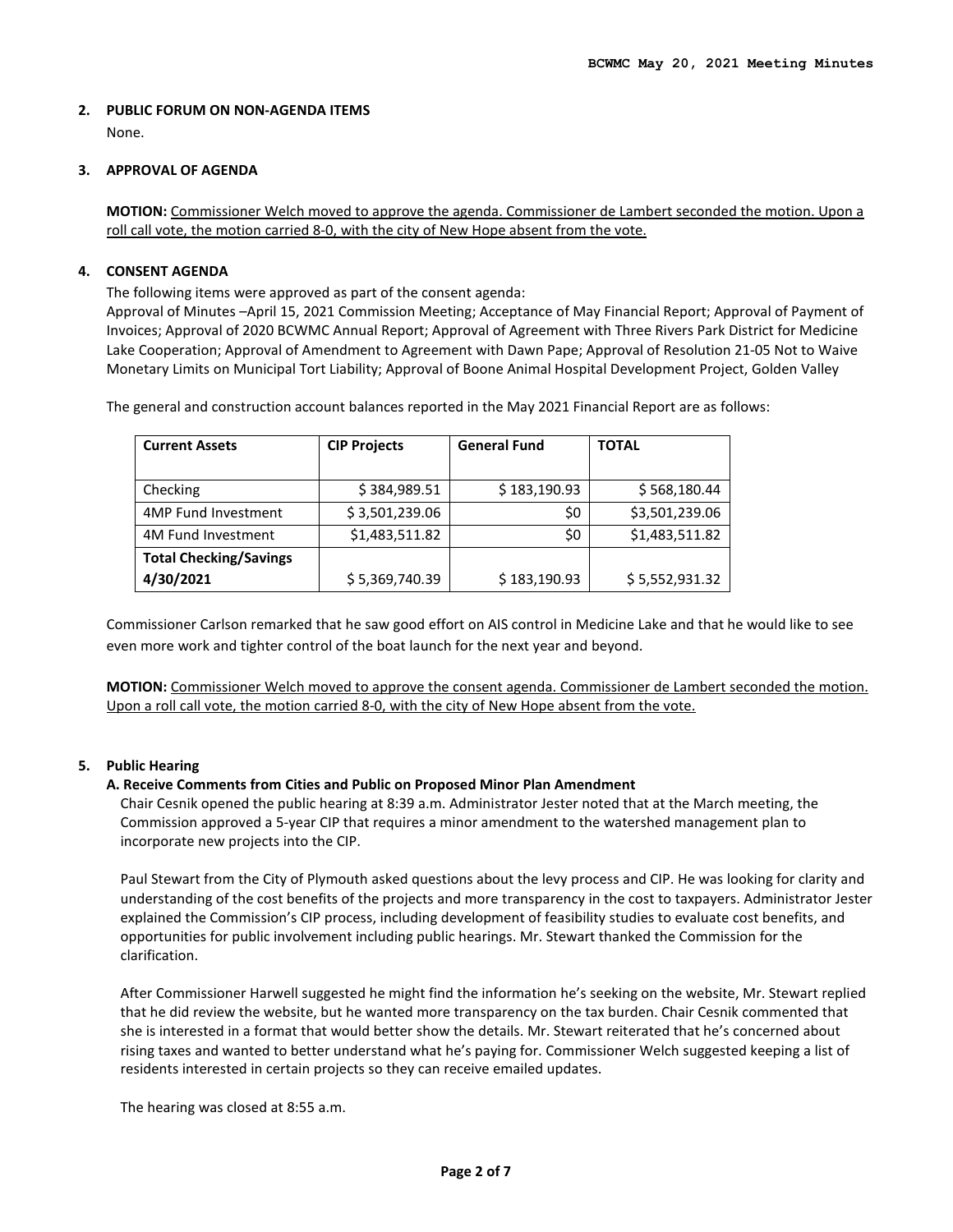**MOTION:** Commissioner Welch moved to approve extending the comment period on the minor plan amendment to August 3, 2021 per Hennepin County Request. Commissioner de Lambert seconded the motion. Upon a roll call vote, the motion carried 8-0, with the city of New Hope absent from the vote.

#### **6. Business**

#### **A. Review Draft Feasibility Study for Medley Park Stormwater Treatment Facility Project**

At the August 2020 meeting, the Commission approved a proposal from the Commission Engineer to prepare a feasibility study for this project. The feasibility study report was prepared with considerable input from Golden Valley staff, review and input from Administrator Jester, and input from the public.

Commission Engineer Katie Turpin-Nagel started by explaining the site conditions and the three main goals for the project: reducing flooding, improving drainage, and improving water quality in Medicine Lake. Secondary goals are habitat restoration and education. Sediment cores indicate that the sediment is contaminated and will require disposal at a landfill.

Engineer Turpin-Nagel proceeded to present three concepts that were evaluated for implementation and explained the details of each. Key considerations for project alternatives included:

Maximizing the amount of permanent pool storage for water quality benefit and maximizing flood storage up to the 100-year event; maximizing the amount of sediment and particulate and dissolved phosphorus removed during frequent storm events; minimizing the permitting required to construct the project; maintaining or improving the functionality of Medley Pond, including water quality, flood control, and habitat functions; minimizing wetland impacts; balancing tree loss and flood storage development and/or replacing removed trees to the extent feasible; and maintaining or improving the functionality of the walking trails and enhancing the park experience.

Concept 1 increases flood storage and water quality treatment with a bio-infiltration basin, new open water wetland, and an expanded pond.

Concept 2 realigns the stream channel, expands the pond, has larger new open water pond, and a bio-infiltration basin.

Concept 3 provides the most flood protection and is recommended by staff because it best balances water quality improvements and flood mitigation, and has a lower cost. In addition, it provides lower annualized cost per pound phosphorus removal, 1.1 acres of native wetland and prairie restoration, and requires less maintenance.

Engineer Turpin-Nagel reviewed the estimated costs of the concepts including construction + contingency, engineering and design. Concept #1 = \$1.848M; Concept #2 = \$2.137M; Concept #3 = \$1.845M.

Commissioner Carlson asked if any other BCWMC CIP projects drain to this area. Administrator Jester answered that they do not.

[Alternate Commissioner Crough joined meeting.]

Commissioner Harwell suggested that several items be added to the report, including flow arrows to show interactivity of ponds, existing stream channel, wetland delineation footprint, which structures are impacted by flooding, show flood levels on graphics, and more information in general about the flood benefits. She also asked if the longer stormwater flow path is good for pretreatment. She also noted her preference Concept #3. Engineer Turpin-Nagel indicated the items can be included next draft. Harwell agreed that Concept 3 was the best concept and wondered if uptake of phosphorus by plants could reduce the dissolved phosphorus levels and whether some type of biofiltration could be incorporated into the concept.

Alternate Commissioner Crough asked if the park is losing a ball field with Concept 3. Staff responded yes, and explained that the ball field hasn't been used for a long time due to persistent wet conditions.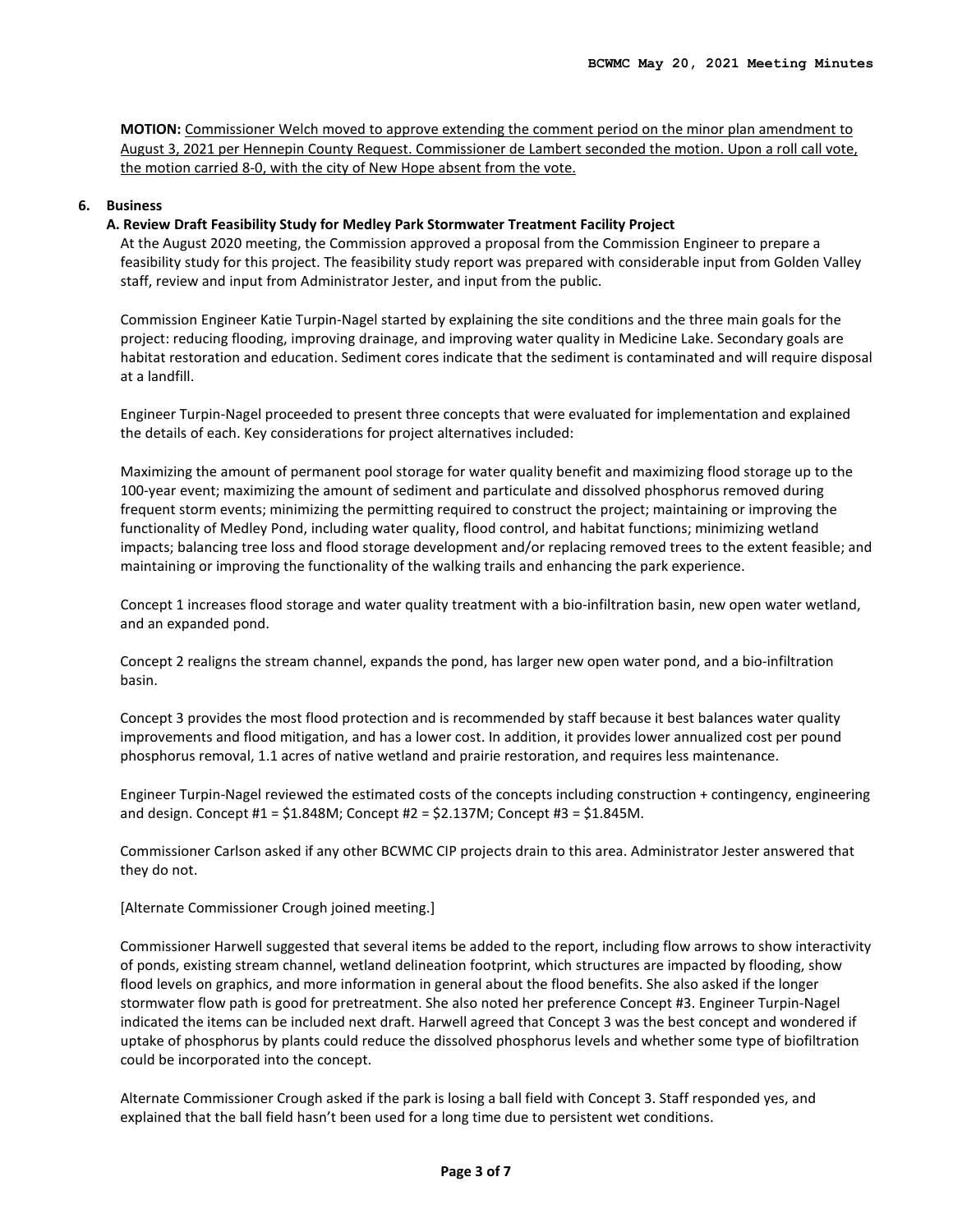Alternate Commissioner Crough also asked if the debris in the creek will be cleaned up. Commissioner Welch commented that that is a city maintenance issue. City representative Eckman said debris upstream of the pedestrian bridge will be reported to park maintenance staff. Downstream of the bridge debris would be taken care of by the project.

[New Alternate Commissioner Angela Lawrence joined meeting.]

Commissioners Welch and Sicora voiced their support of concepts that reduce dissolved phosphorus since it is so difficult to capture. They wondered if different or innovative methods to capture dissolved phosphorus were explored.

Engineer Turpin-Nagel explained that although dissolved phosphorus would be removed by some plants and in the ponds, it is often re-released when those plants die off in the fall. She noted the project design would look at specific vegetation management.

Golden Valley TAC member, Eric Eckman, stated that he thought all 3 concepts were good and that the city should be able to provide some funding. He noted his preference for Concept 3 due to greater flood reduction impacts and less maintenance.

Commissioner Welch noted that Golden Valley's financial contribution is important because part of the project would be considered maintenance of the existing pond including removal of contaminated sediment. He also stressed that BCWMC needs to remove phosphorus pollution in Medicine Lake and sub-watershed whenever possible. Commissioner Welch also expressed the need for a watershed-wide map of high-priority flooding areas showing where projects should concentrate on flooding. He wondered if there was a way to get the results of Concept 2 for the Concept 3 price. He expressed hesitancy about passing up the opportunity to remove dissolved phosphorus and expressed his support for Concept 2 and noted it was an interesting policy question to compare removal of one or two homes from flood risk to water quality improvements in a public waterbody.

Alternate Commissioner McDonald Black noted that the cost difference is pretty high between concepts 2 and 3 for minimal additional phosphorus reduction. Commissioner Sicora noted that a different medium for filtration or benching could be evaluated and indicated the Commission should be more aggressive on the CIP levy. He also noted he is sympathetic about the difficulty of maintaining certain structures and noted Shingle Creek WMO is exploring innovative techniques.

It was noted that some of these details could be teased out in the design phase. Commissioner Welch suggested that staff refine the proposal and bring it back in June, incorporating Commissioner Sicora's ideas, Commissioner Harwell's suggestions, and Golden Valley funding commitment.

#### **5-minute break**

#### **B. Review Draft Feasibility Study for SEA School-Wildwood Park Flood Reduction Project**

The Commission approved a proposal from the Commission Engineer to prepare a feasibility study for this project at the August 2020 meeting. The report was prepared with considerable input from Golden Valley staff, input from Robbinsdale Schools, review and input from Administrator Jester, and input from the public.

As Engineer Chandler introduced Commission Engineer Jen Koehler, she mentioned that although this flood mitigation project has a high price tag, the BCWMC levy is not fully funding the project. She noted that DNR funding will also pay for part of the project costs. Engineer Koehler presented three concepts evaluated for implementation and reiterated that this is part of a much larger flood mitigation project. In 2016, the cities of New Hope, Crystal, and Golden Valley prepared a long-term flood mitigation plan and progress has been made in prior projects. She pointed out this project helps address flooding in ponds D, E, and F. In addition to flooding mitigation, this project provides some water quality and habitat improvements as well as opportunity for education.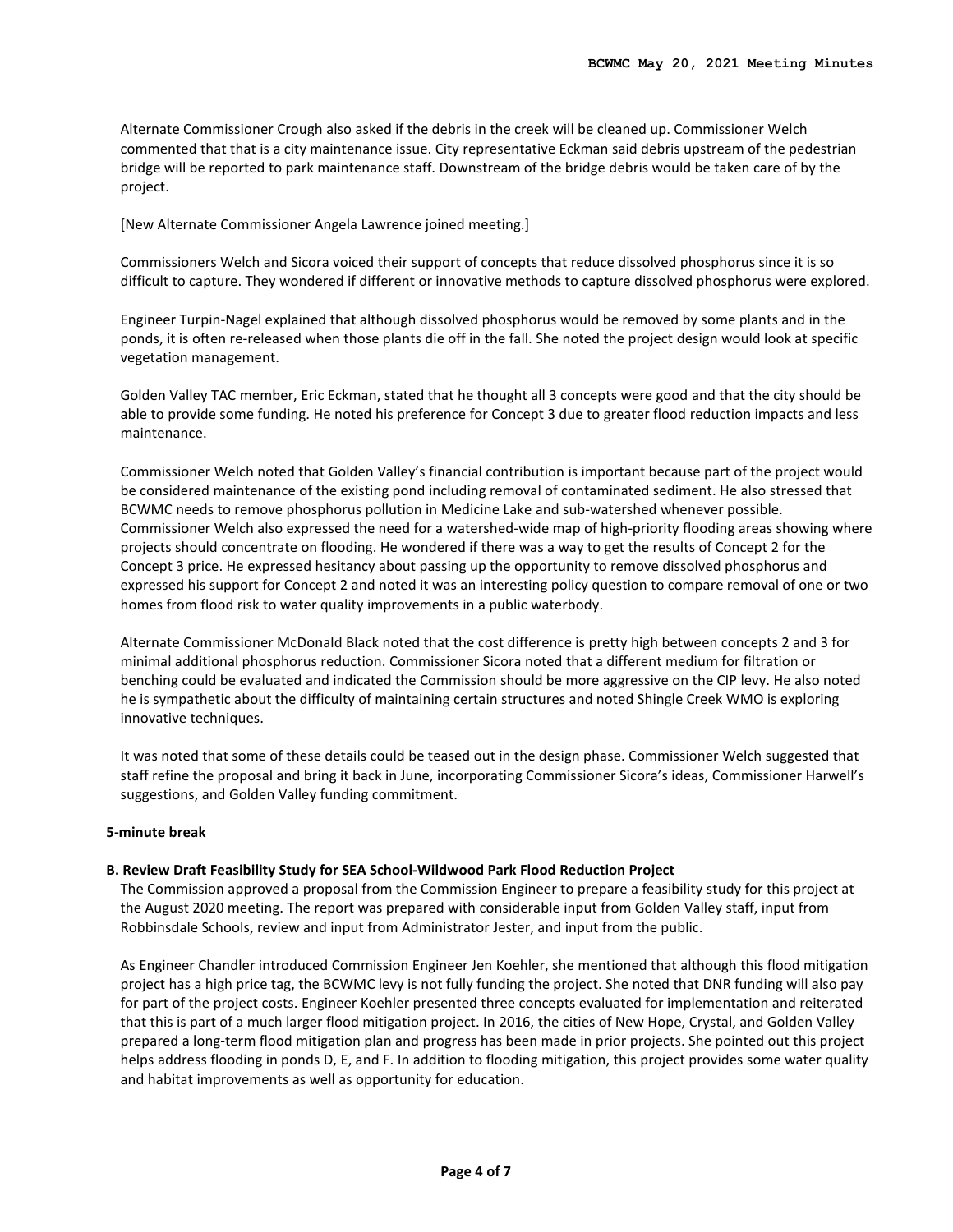According to the field investigations and desktop studies so far, there are no indications of contamination on the project site. Concept 1 includes underground storage, a stream, turf and prairie areas, and a wet meadow. Concept 2 has more open water and a prairie. Concept 3 has a vegetated iron-enhanced filtration basin, a wet meadow, and a prairie. All of them have similar flood reduction benefits but Concept 3 would be better for removing total phosphorus and providing habitat. After reviewing the costs and funding sources, Engineer Koehler recommended Concept 3.

Commissioner Harwell asked whether stormwater reuse was considered and asked about the frequency and duration of how long those areas will be wet. She also pointed out that the area is in the middle of a neighborhood so it could be an opportunity for education. She also wondered about the impact on trees.

Engineer Koehler responded that there is currently no irrigation in the park, so there isn't a need for stormwater reuse. As for duration of inundation, she noted that issue is on the radar as important part of design and more detail could be added to this report. She noted public input was extensive and the City of Golden Valley has the public input report on city's website. She noted concepts were developed based on local input, e.g. keeping the popular pickleball courts.

City of Golden Valley TAC member Eric Eckman reiterated that stormwater reuse did come up, but there isn't currently any need, there is currently no irrigation at the school, and the school isn't interested in irrigation. He will continue to engage with the school on various matters.

Commissioner Sicora recognized the effort and pointed out that he likes the plan for its flexibility and from an operations and maintenance standpoint. Commissioner Welch also favors concept 3 and pointed out that the school is in the Robbinsdale School District and the park is City of Golden Valley property. He mentioned it's important to leverage the \$1.3 million of state funding that adds to the work already being done in the area.

Alternate Commissioner McDonald Black expressed support for the project despite the high cost.

**MOTION:** Commissioner Harwell moved to approve the draft feasibility study with comments from the meeting incorporated into a final report for the consent agenda in June and to move forward with implementation of Concept #3. Commissioner Welch seconded the motion.

Discussion: Commissioner Sicora noted that the full life cycle and maintenance costs are extremely important considerations for this and other projects moving forward.

Upon a roll call vote, the motion carried 8-0, with the city of Minnetonka unavailable.

#### **C. Review Budget Committee Recommendations for Proposed 2022 Operating Budget**

The Budget Committee met on March 22nd and April 12th to develop recommendations for the 2022 operating budget and city assessments. Alternate Commissioner McDonald Black went over highlights of why there is a \$37,998 total budget increase: increase in accounting services, technical services, and MAWD membership dues. She explained that the Commission can take action to approve a proposed budget that would then be sent to cities for review and comment. Or, the Commission can request a revised budget for consideration at the June meeting.

Chair Cesnik explained her ideas about how to further reduce the budget using the \$27,500 from the long-term TMDL budget and removing the \$5,000 slated for XP-SWMM updates.

Commission Engineer Chandler provided information on the XP-SWMM model status. The new model is complete and it could be adopted by the BCWMC soon but should incorporate the absolute latest information from the cities. She noted it's been a few years since information was gathered from cities to update the model. The XP-SWMM update budget includes outreach and coordination with cities.

Commissioner Harwell mentioned that the FEMA/DNR project is focused on upland storage issues. Eric Eckman said the XP-SWMM model is a benefit to all cities and there are changes that need to be included. In 2022, there will be new Lidar data with better resolution and contours.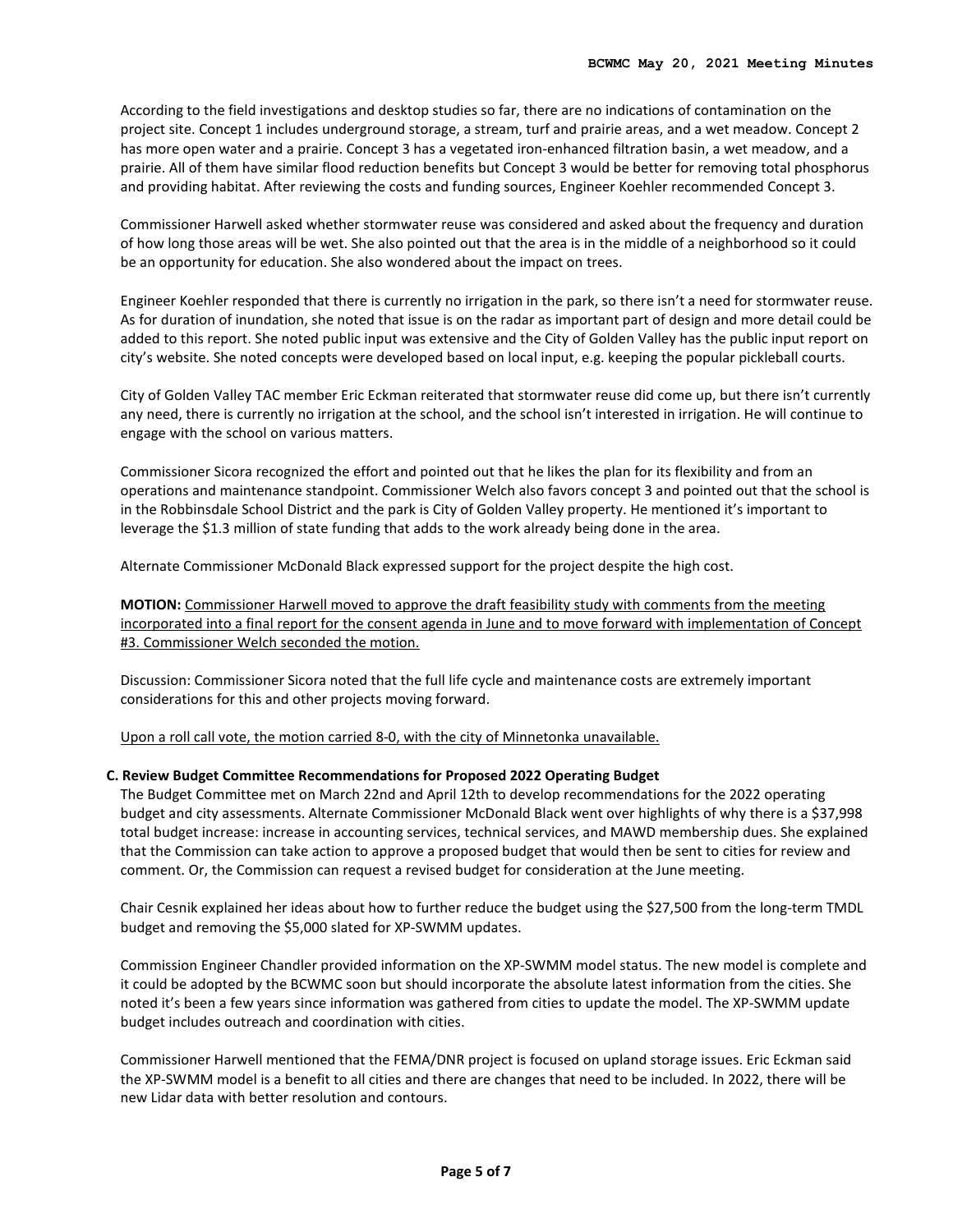Commissioner Welch complimented the presentation and stated that the next generation plan development needs to be to be in concert with that planning effort. He noted he was okay with using some TMDL funding but not draining it.

Commissioner Anderson asked why there were separate columns for committee-proposed budget and staff-proposed budget. Administrator Jester explained that the \$10,000 in savings for the water quality monitoring line item was realized after the committee met and just before meeting materials were distributed. She noted that she is proposing allocating some of the \$10,000 in savings to various line items to better reflect possible costs, and then reduced the city assessments with the remaining savings. Commissioner Anderson asked about the reason for increasing various line items and noted committee members should be have consulted on the \$10,000 savings.

Administrator Jester clarified that the water quality monitoring savings is actually due to a partnership with the city of Plymouth, who contracts with TRPD on Plymouth Creek monitoring.

[Commissioner Harwell leaves meeting; Alternate Commissioner McDonald Black becomes Golden Valley representative for remainder of the meeting.]

The Commission asked the Budget Committee to reconvene and bring a revised budget to the June meeting.

#### **D. Consider Approval of Waiver of Conflict for Commission Attorney**

Commission Legal Counsel Anderson recently learned that colleagues at his firm occasionally represent the City of Minneapolis on highly specialized public finance and real estate projects. Although those projects are completely unrelated to the Bryn Mawr Meadows Water Quality Improvement Project, he requests a waiver of conflict in order to continue working on the Commission's behalf on the Bryn Mawr Meadows Water Quality Improvement Project agreement between the Commission, MPRB, and the City of Minneapolis.

**MOTION:** Commissioner Welch moved approval to waive the conflict of interest. Commissioner Sicora seconded the motion. Upon a roll call vote, the motion carried 9-0.

### **E. Consider Conditional Approval of Proposal for Bryn Mawr Meadows Water Quality Improvement Project Design by Commission Engineer**

At the November 2020 meeting, the Commission requested a scope of work from the Commission Engineer to provide design and project engineering for this CIP project for an amount not to exceed \$183,000. The project is slated to be implemented within Bryn Mawr Meadows Park and adjacent city streets and designed and constructed in conjunction with the MPRB's design and reconstruction of Bryn Mawr Meadows Park. It was noted that an agreement with the MPRB and the City of Minneapolis is slated for consideration at the June Commission meeting.

Commission Engineer Chandler reviewed the proposal to design the project and explained that the CIP project will provide "above and beyond" water quality treatment. The BCWMC will build upon the feasibility study concepts to design the CIP project features, assuming MPRB staff or their consultant will prepare the plans and specifications for the larger park reconstruction project, will coordinate all public engagement and obtain permits. BCWMC will work closely with the MPRB, their design consultants, and City of Minneapolis staff throughout the design process to ensure all components will work seamlessly into the park reconstruction project and existing city infrastructure. BCWMC engineers will prepare supplemental documents for the BCWMC's above-and-beyond water quality improvement work to be used for bidding and construction.

Engineer Chandler further explained that they will prepare an engineer's opinion of probable construction costs for the CIP project and will submit the 50% and 90% plans to the Commission. She noted that we already know the soil is contaminated, so no further testing needs to be done. However, there is a budget for testing as needed if further problems arise. Engineer Chandler reviewed the deliverables, estimated costs, and schedule.

Commissioner Welch noted the various assumptions included in the proposal. He suggested that the Commission Engineer coordinate with MPRB to remove as many assumptions as possible so there is more confidence in the proposal and include the revised proposal on the June consent agenda.